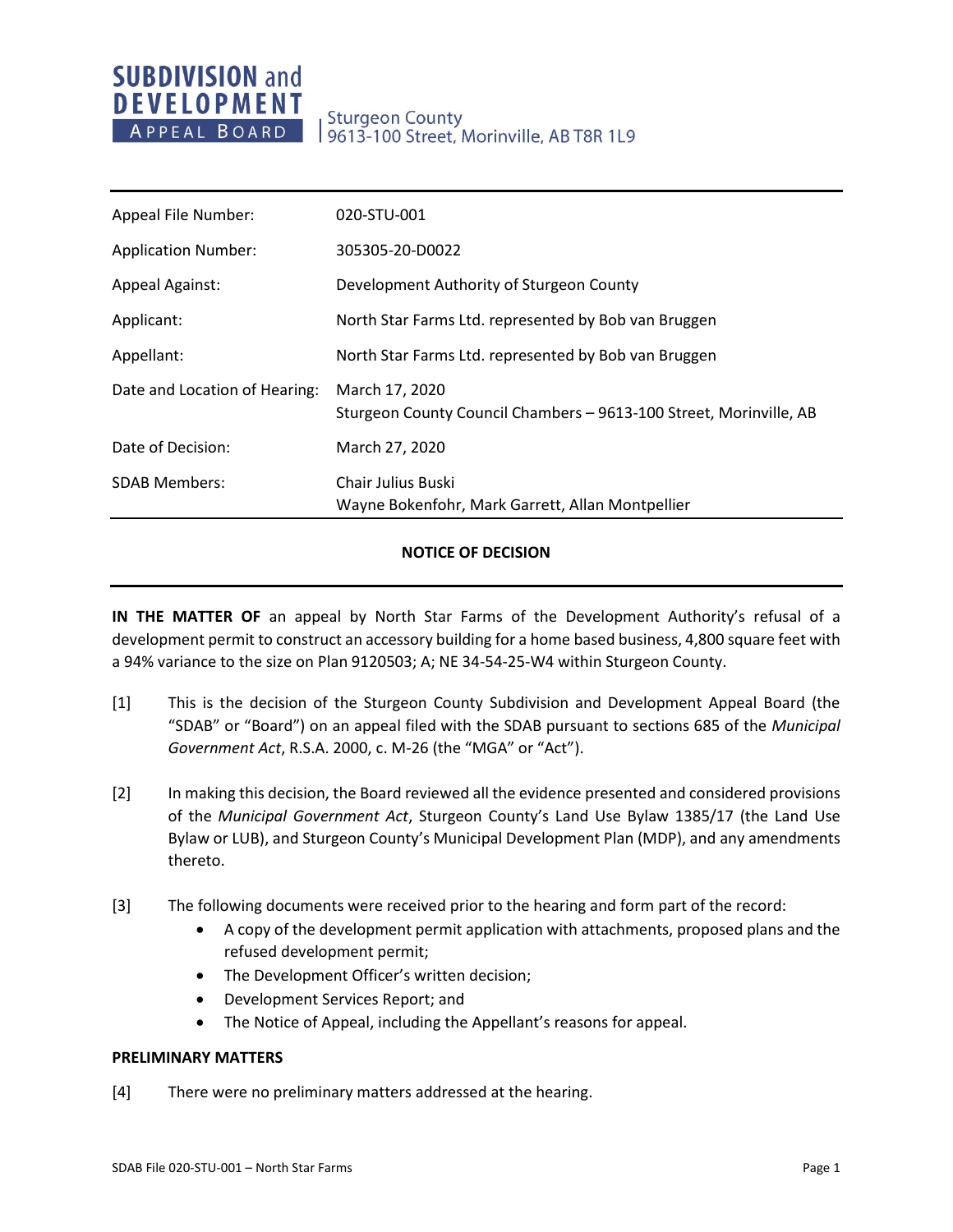**Sturgeon County** 9613-100 Street, Morinville, AB T8R 1L9

### **PROCEDURAL MATTERS**

- [5] The appeal was filed on time and in accordance with section 686 of the MGA.
- [6] There were no objections to the proposed hearing process as outlined by the Chair.
- [7] There were no objections to the composition of the Board hearing the appeal.
- [8] The Board is satisfied that it has jurisdiction to deal with this matter.

### **ISSUE**

- [9] The Applicant/Appellant raised the following grounds of appeal:
	- $\circ$  The current building is no longer suitable to the business. The structure has a low ceiling which does not allow for proper ventilation of the ink fumes and dust. The new building will be environmentally safe.

### **RECOMMENDATION OF THE DEVELOPMENT AUTHORITY**

Yvonne Bilodeau, representative for the Development Authority, provided a presentation which included a recommendation that development permit application 305305-20-D0022 be refused for the following reasons:

- [10] Section 11.1.4 of the Land Use Bylaw states that the maximum floor area of an accessory building on an AG Residential parcel is 230 square meters (2,475 square feet*).* A variance is requested to allow a 445 square meter (4,800 square foot) accessory building. Therefore, the requested variance is 94%.
- [11] Section 2.8.6(b) of the Land Use Bylaw states that variances forthe districtsin excess of what is prescribed shall be refused by the Development Authority. The maximum percentage of variance that may be granted by the Development Authority in the Agriculture District is 50%.

#### **SUMMARY OF APPLICANT/APPELLANT'S POSITION**

- [12] Currently, the home based business of a printing shop is operating out of a hog barn that is not suitable for the business use.
- [13] The current building is old with a low ceiling and does not allow for proper ventilation of ink fumes and dust.
- [14] The proposed building will allow for the proper ventilation and heated floors. It will be suitable and environmentally safe.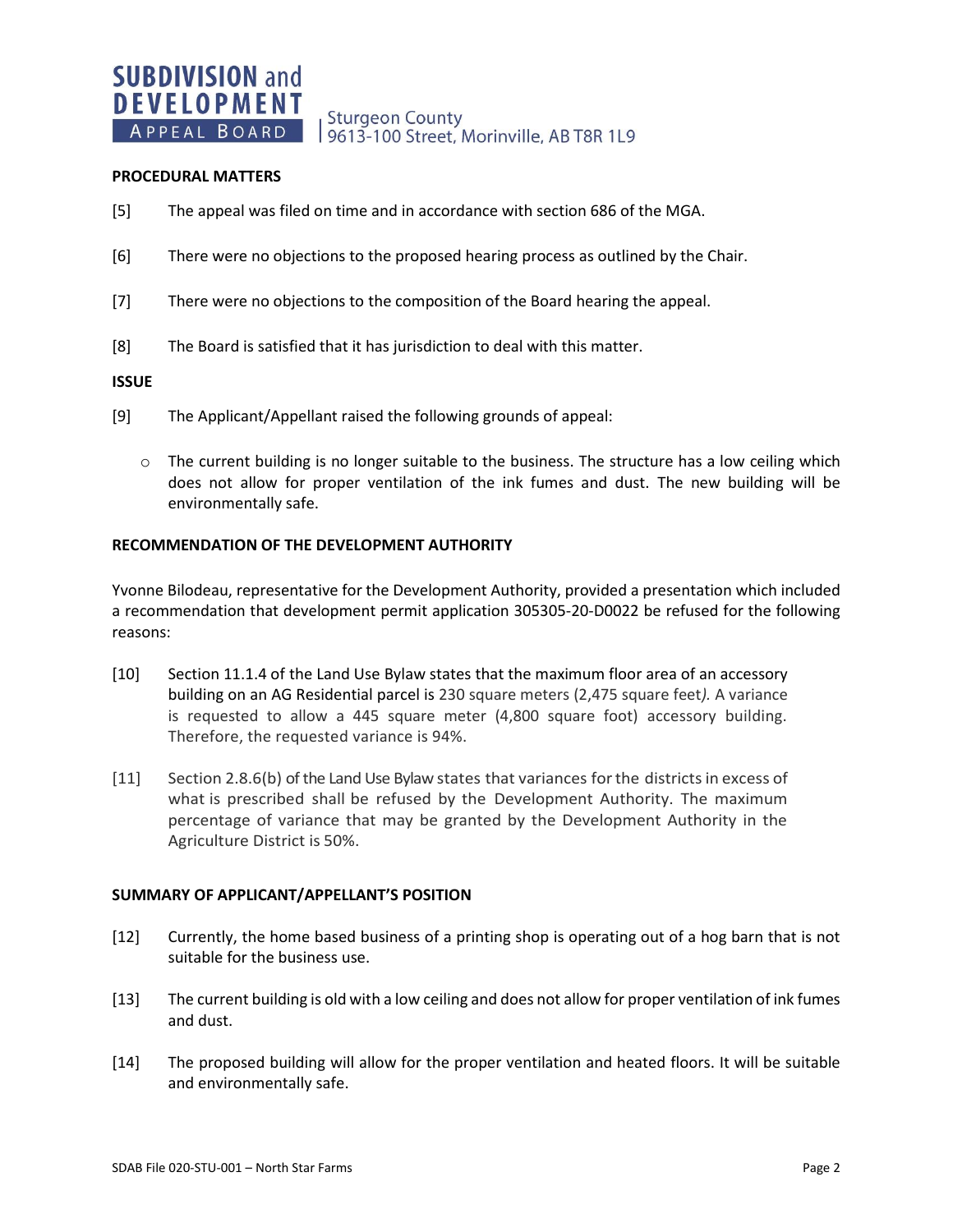### **SUBDIVISION and DEVELOPMENT Sturgeon County** APPEAL BOARD 9613-100 Street, Morinville, AB T8R 1L9

[15] Upon review of the recommended conditions provided by the Development Officer and listed on pages 17-19 of the agenda package, should the Board choose to approve a variance, the Appellant advised that he is in agreement with the conditions with the exception of proposed condition #1 requiring the demolition of the existing barn.

## **DECISION**

- **[16] The Board GRANTS the appeal, REVOKES the decision of the Development Authority made on February 12, 2020 to refuse development permit application 305305-20-D0022, and APPROVES the development permit with the following conditions:**
- 1. Prior to any construction occurring on site, a separate building permit shall be obtained and approved.
- 2. Separate electrical, plumbing or gas permits be obtained as required.
- 3. The following minimum accessory building setbacks to property lines be adhered to:
	- Front yard: 20m (65.6ft)
	- Side and rear yard: 3m (9.8ft)
- 4. The accessory building shall be set back a minimum 1.9m (6.2ft) from the dwelling.
- 5. The accessory building shall not be used as a dwelling.
- 6. The quality of the exterior treatment and design of the accessory building shall be compatible with other buildings in the vicinity, unless the accessory building is intended to set an improved standard of design, character or appearance. The exterior finish of the accessory building shall be completed within two years of the date of issuance of the development permit.
- 7. Drainage measures undertaken as part of a development shall not negatively impact adjacent parcels by way of flooding or inundation through the redirection of surface water. In the event that the drainage of a development is found to affect adjacent parcels, all mitigating measures required to remedy the problem including drainage structures, drainage easements and retaining walls shall be at the sole expense of the landowner of the parcel where the mitigating measures are required.
- 8. Exterior storage of good and materials associated with this approval shall be kept in a clean and orderly manner at all times and shall be screened from roads and adjacent residential uses to the satisfaction of the Development Authority. Any excavation, storage or piling up of materials required during the construction stage shall have all necessary safety measures undertaken and the owner of such materials or excavation assumes full responsibility to ensure the situation does not prevail any longer than reasonably necessary to complete a particular stage of construction work.
- 9. If the development authorized by this permit is not commenced within 12 months from the date of its issuance, or is not carried out with reasonable diligence, the permit approval ceases and the permit is deemed to be void, unless an extension to this period has previously been granted by the Development Approving Authority.

### Advisory Notes:

1. Please be advised an approved building permit is required prior to any construction occurring on site. Construction occurring prior to the issuance of a building permit is subject to a double fee penalty. Early excavation, prior to building permit approval, can result in standing water, potential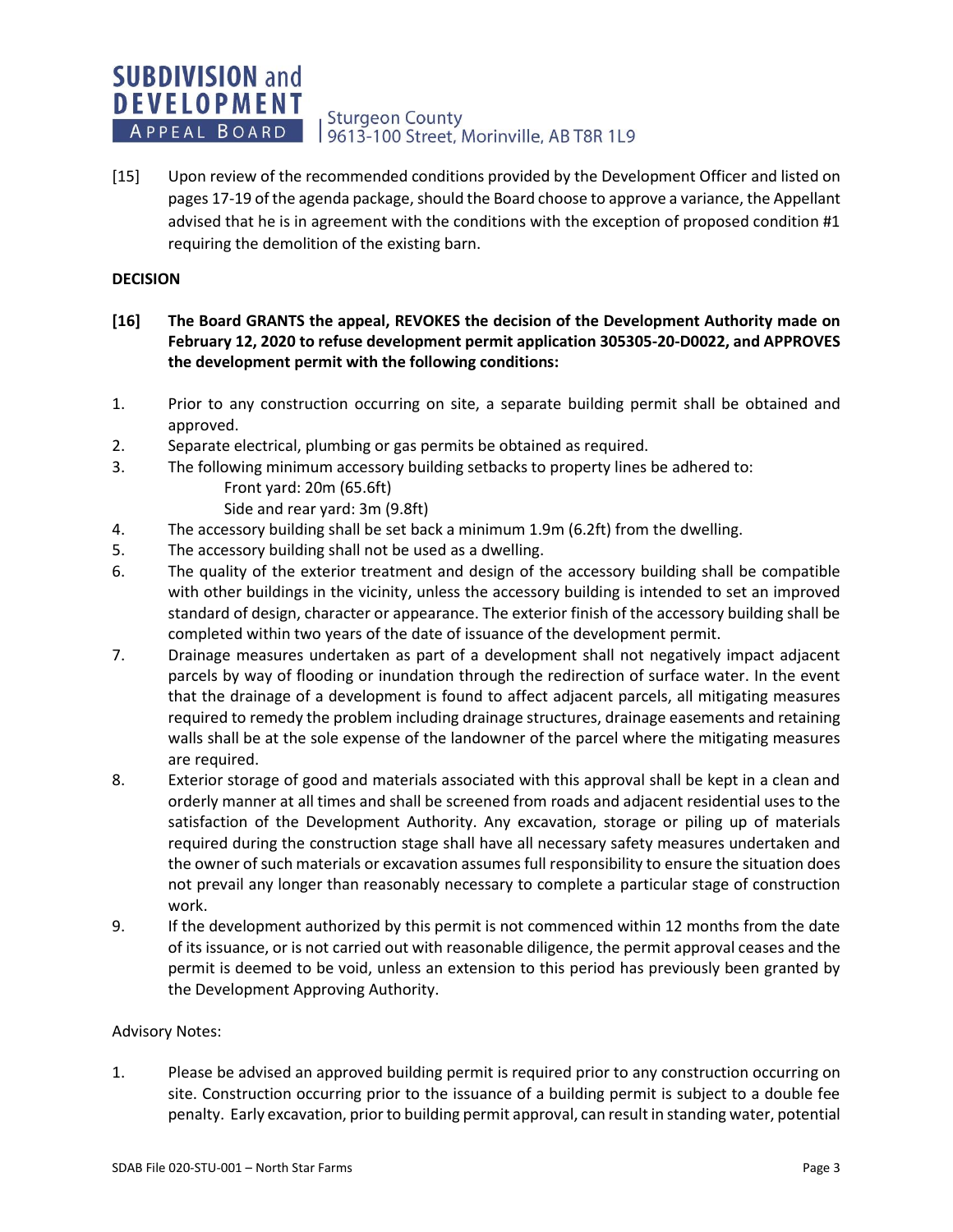### **SUBDIVISION and DEVELOPMENT Sturgeon County** APPEAL BOARD 9613-100 Street, Morinville, AB T8R 1L9

for freezing and can cause safety hazards for neighbouring properties if the area is open for longer than necessary.

- 2. Minimum construction standards will conform to the requirements of the Alberta Building Code, 2014.
- 3. The applicant shall comply with the conditions of Roadside Development Permit No. RSDP028485 issued by Alberta Transportation.
- 4. Please contact Alberta 1 Call at 1-800-242-3447 for utility locates at least two days prior to the commencement of construction. The development cannot encroach into or over a utility easement or right of way.
- 5. It is the responsibility of the developer to ensure that the applicant/landowner complies with any federal or provincial laws/legislation and that any required permits are obtained. All development will comply and be consistent with any license, permit, approval, authorization, regulation, or directive established by the Alberta Energy Regulator and Alberta Environment. The applicant/landowner must also comply with the conditions of any easement of covenant which affects the development.

## **REASONS FOR THE DECISION**

- [17[ The Appellant's request is for a variance of 94%, which equates to nearly double the amount of floor area prescribed for this district, or an additional 1,925 square feet of floor area. In accordance with section 2.8.6(b) of the Land Use Bylaw, the Development Authority may grant a variance of 50% in the AG – Agriculture District and a variance request in excess of what has been prescribed shall be refused by the Development Authority.
- [18] The Board finds that, in accordance with section 687(3)(d) of the *Municipal Government Act*, the Board may issue a development permit even though the proposed development does not comply with the Land Use Bylaw if, in the Board's opinion, the proposed development would not unduly interfere with the amenities of the neighbourhood or materially interfere with or affect the use, enjoyment or value of neighbouring parcels of land, and the proposed development conforms with the use prescribed for that land in the Land Use Bylaw.
- [19] The Appellant did not provide documentary evidence and therefore the Board relied on his oral evidence and photos of the subject property and neighbourhood provided by the Development Officer.
- [20] The Board did not receive submissions from adjacent landowners raising concerns and therefore determined that the proposed development would not unduly interfere with the amenities of the neighbourhood or materially interfere with or affect the use, enjoyment or value of neighbouring parcels of land.
- [21] The Board finds that the proposed development conforms with the use prescribed in the Land Use Bylaw (an accessory building).
- [22] For all of these reasons, the Board has decided to grant the appeal, revoke the decision of the Development Authority, and approve the development permit with the conditions noted above.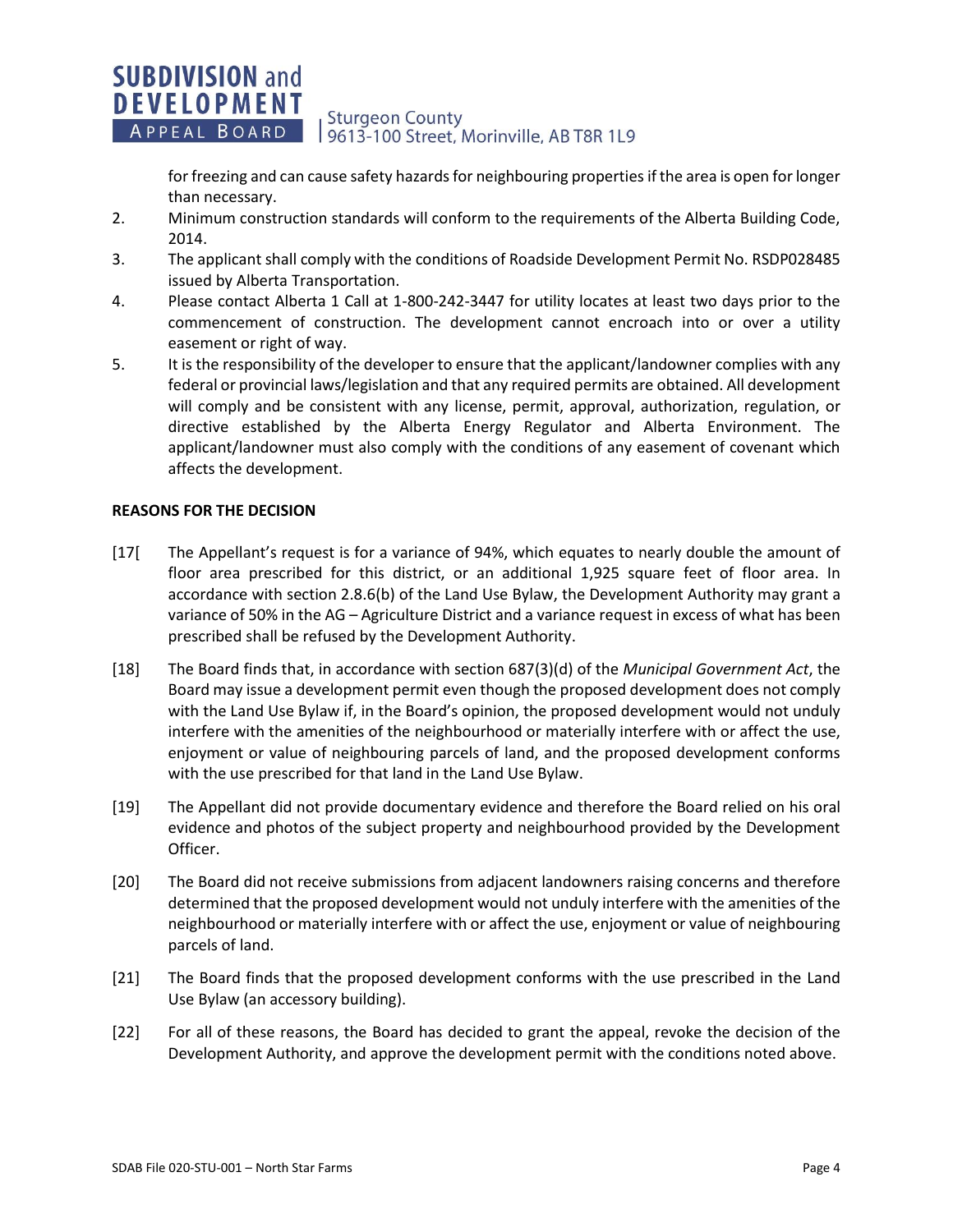

Dated at the Town of Morinville, in the Province of Alberta, this 27<sup>th</sup> day of March, 2020.

SUBDIVISION AND DEVELOPMENT APPEAL BOARD Sturgeon County

 $\overline{\phantom{a}}$  , and the set of the set of the set of the set of the set of the set of the set of the set of the set of the set of the set of the set of the set of the set of the set of the set of the set of the set of the s

Bush

Julius Buski, Chair

*Pursuant to Section 688(1)(a) of the Municipal Government Act (MGA), an appeal of a decision of the Subdivision and Development Appeal Board lies with the Alberta Court of Appeal on a matter of law or jurisdiction. In accordance with Section 688(2)(a), if a decision is being considered, an application for permission to appeal must be filed and served within 30 days after the issuance of the decision and, notice of the application for permission must be provided to the Subdivision and Development Appeal Board and in accordance with Section 688(2)(b), any other persons that the judge direct.*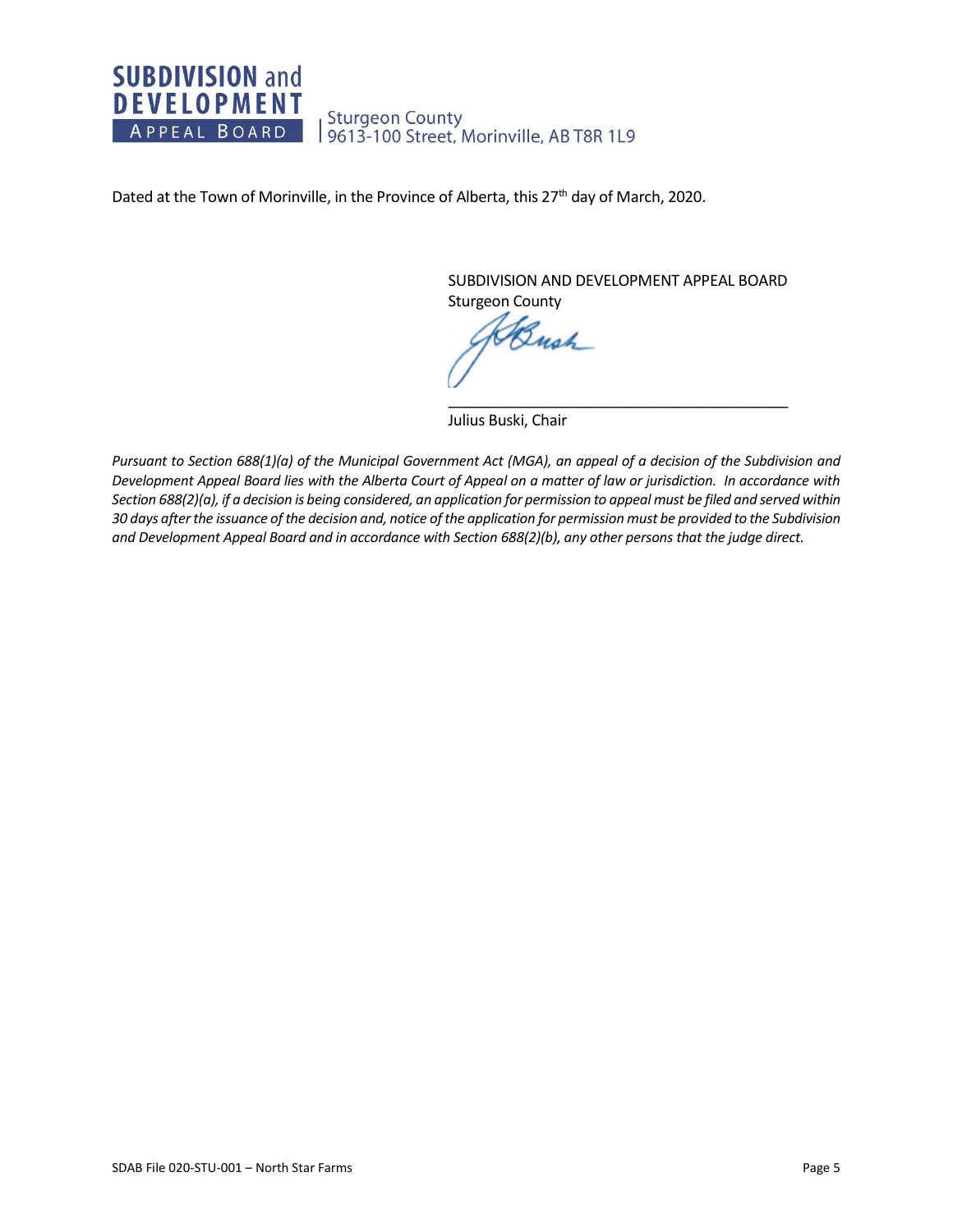Sturgeon County<br>| 9613-100 Street, Morinville, AB T8R 1L9

# **APPENDIX "A" List of Submissions**

- Notice of Appeal;
- A copy of the development application with attachments and proposed plans;
- The Development Authority's written decision refusing the proposed development; and
- Development Support Services Report.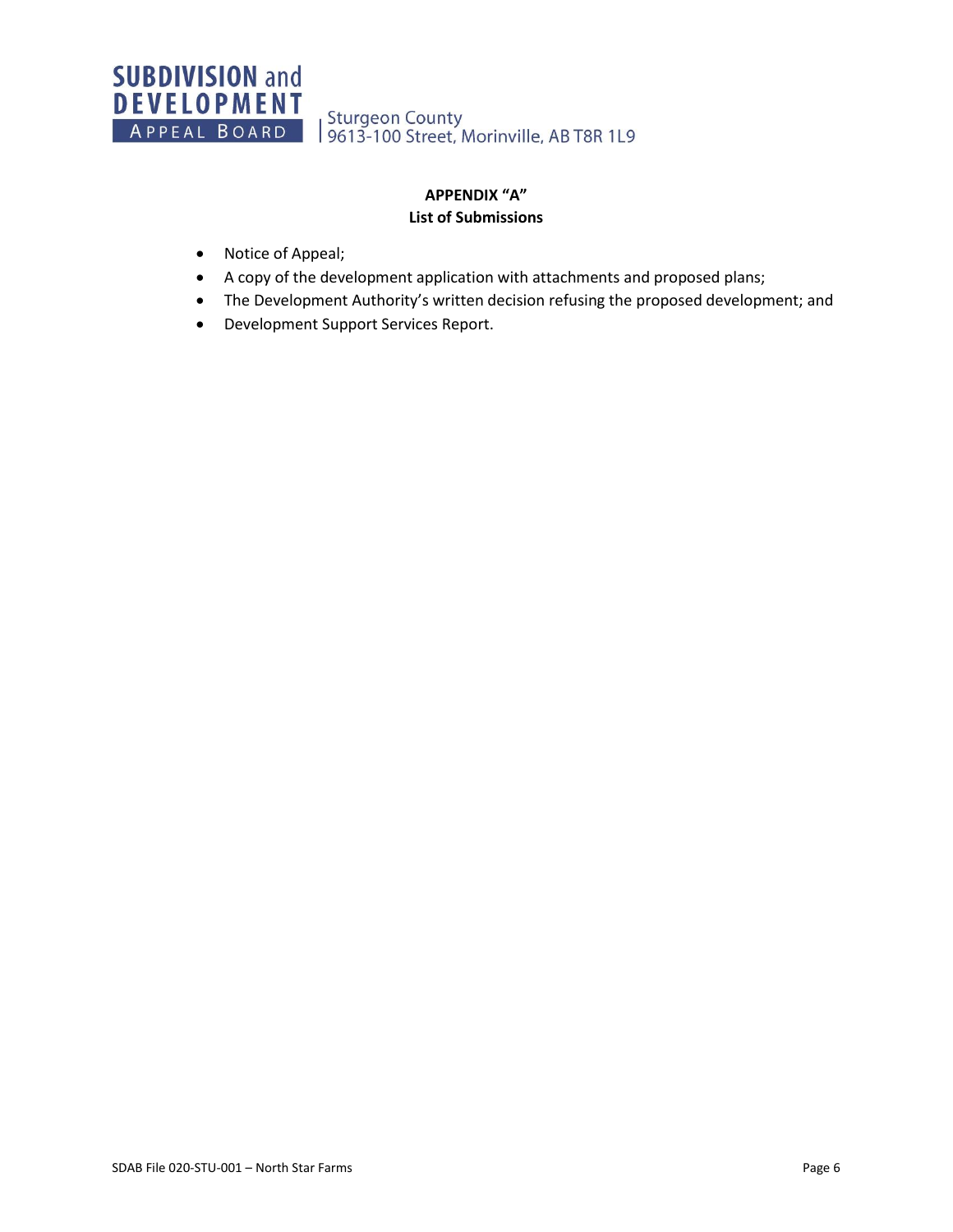# **Sturgeon County** 9613-100 Street, Morinville, AB T8R 1L9

| Appeal File Number:           | 020-STU-002                                                                          |
|-------------------------------|--------------------------------------------------------------------------------------|
| <b>Application Number:</b>    | 305305-20-D0025                                                                      |
| <b>Appeal Against:</b>        | Development Authority of Sturgeon County                                             |
| Appellant:                    | Peter Gadoury                                                                        |
| Date and Location of Hearing: | March 17, 2020<br>Sturgeon County Council Chambers - 9613-100 Street, Morinville, AB |
| Date of Decision:             | March 27, 2020                                                                       |
| <b>SDAB Members:</b>          | Chair Julius Buski<br>Wayne Bokenfohr, Mark Garrett, Allan Montpellier               |

## **NOTICE OF DECISION**

**IN THE MATTER OF** an appeal by Peter Gadoury against the Development Authority's refusal of a development permit to construct a garden suite, 1,680 square feet with a 40% variance to the size on Plan 0021123; 1; NE 25-54-1-W5 within Sturgeon County.

- [1] This is the decision of the Sturgeon County Subdivision and Development Appeal Board (the "SDAB" or "Board") on an appeal filed with the SDAB pursuant to sections 685 of the *Municipal Government Act*, R.S.A. 2000, c. M-26 (the "MGA" or "Act").
- [2] In making this decision, the Board reviewed all the evidence presented and considered provisions of the *Municipal Government Act*, Sturgeon County's Land Use Bylaw 1385/17 (the Land Use Bylaw or LUB) and Sturgeon County's Municipal Development Plan (MDP), and any amendments thereto.
- [3] The following documents were received prior to the hearing and form part of the record:
	- A copy of the development permit application with attachments, proposed plans and the refused development permit;
	- The Development Officer's written decision;
	- Development Services Report; and
	- The Notice of Appeal, including the Appellant's reasons for appeal.

### **PRELIMINARY MATTERS**

[4] There were no preliminary matters addressed at the hearing.

### **PROCEDURAL MATTERS**

[5] The appeal was filed on time and in accordance with section 686 of the MGA.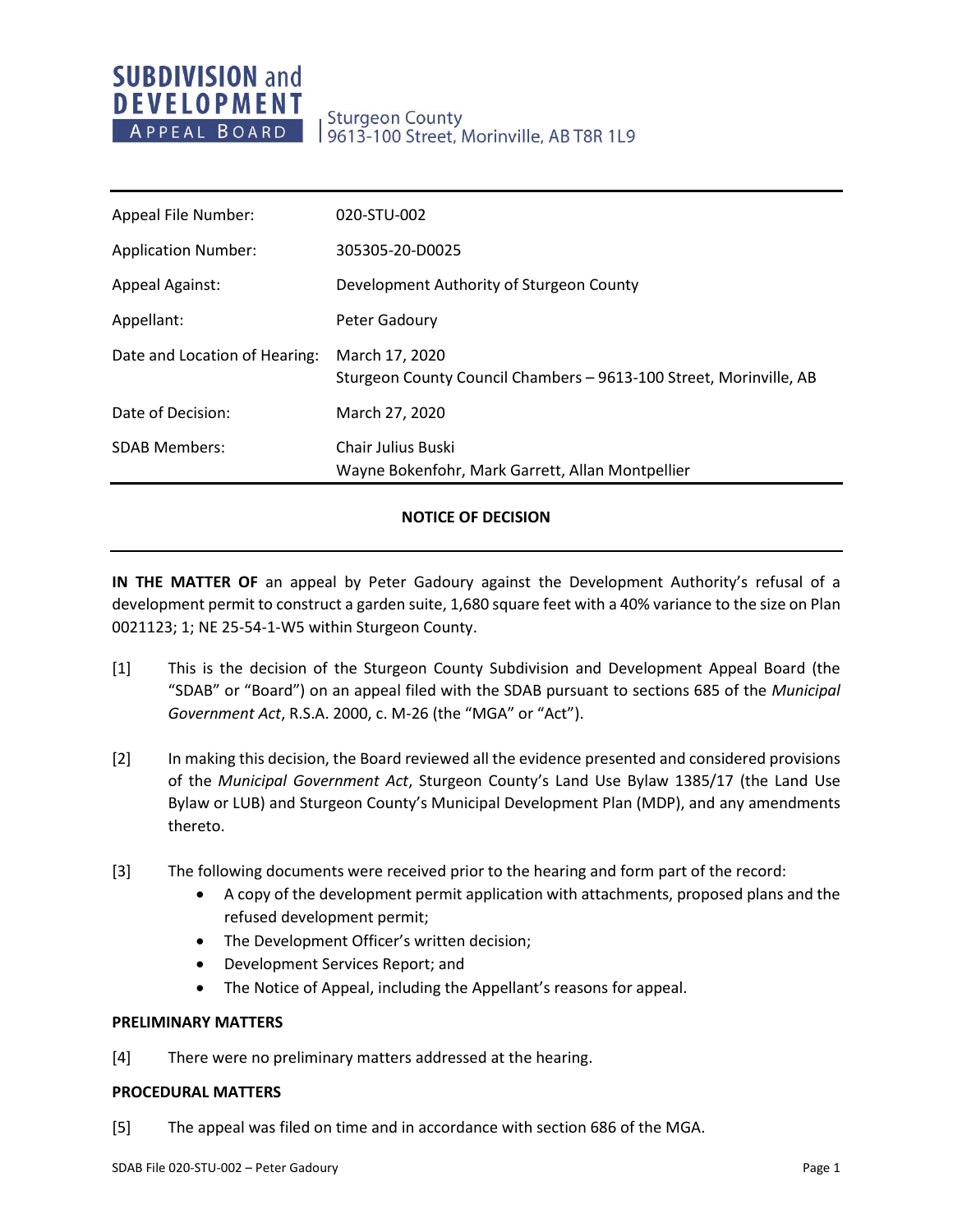- [6] There were no objections to the proposed hearing process as outlined by the Chair.
- [7] There were no objections to the composition of the Board hearing the appeal.
- [8] The Board is satisfied that it has jurisdiction to deal with this matter.

### **ISSUE**

- [9] The Applicant/Appellant raised the following grounds of appeal:
	- $\circ$  The allowable size of a garden suite is not large enough to accommodate his family. The size requested fits for the family, is complementary to the existing structure, and should not impede on the neighbours or cause any issues.

### **RECOMMENDATION OF THE DEVELOPMENT AUTHORITY**

Carla Williams, representative for the Development Authority, provided a presentation which included a recommendation that development permit application 305305-20-D0025 be refused for the following reasons:

- [10] Section 6.25.4(b) of Land Use Bylaw 1385/17, Garden Suites, states that the maximum floor area shall not exceed 111.5 square meters (1,200 square feet) in the Agriculture (AG) and Country Residential (R1) districts. The parcel is districted as AG and the total floor area of the proposed Garden Suite is 156 square meters (1,680 square feet).
- [11] Section 6.25.1(i) of Land Use Bylaw 1385/17, General Regulations for all Suites, states that, notwithstanding section 2.8, variances to maximum floor area shall be refused by the Development Authority. A variance of 44.6 square meters (480 square feet) in floor area, or 40%, is requested as part of the application and must be refused.

### **SUMMARY OF APPLICANT/APPELLANT'S POSITION**

- [12] The current home is not large enough to accommodate visiting family who come to town to assist with aging parents and to visit over the holidays.
- [13] A garden suite would allow for visitors to be comfortable and extend their stays if necessary.
- [14] Smaller sizes of garden suites would not be enough space and would not complement the existing structure.
- [15] The proposed suite offers the size, functionality and fit for the family and is aesthetically pleasing to the current home. An additional 400 square feet should not cause issue with the neighbours.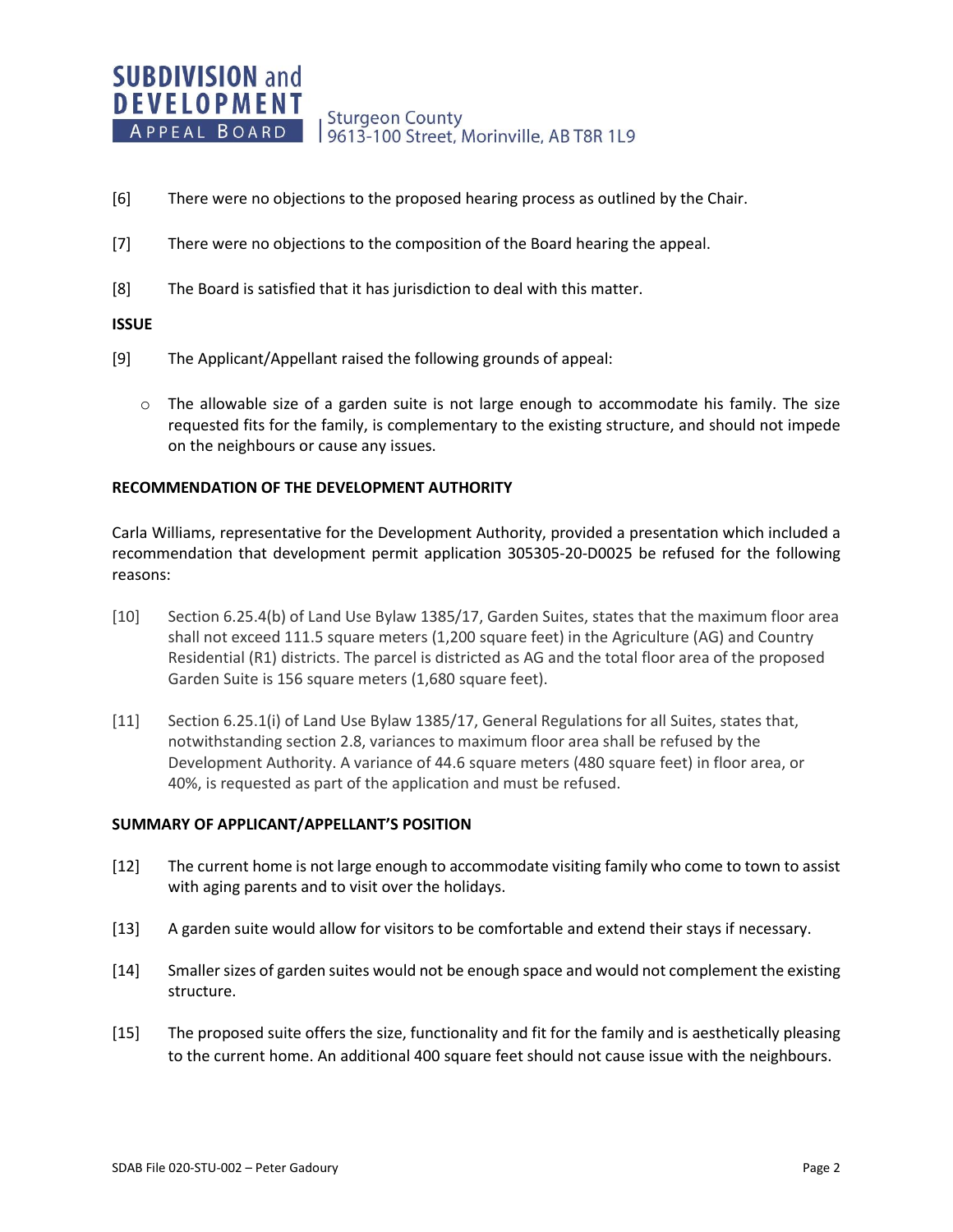## **DECISION**

- **[16] The Board GRANTS the appeal, REVOKES the decision of the Development Authority made on February 12, 2020 to refuse development permit application 305305-20-D0025, and APPROVES the development permit with the following conditions:**
- 1. Prior to any construction occurring on site, a separate building permit shall be obtained and approved.
- 2. Separate electrical, gas, plumbing and private sewage disposal permits shall be obtained as required.
- 3. The garden suite shall be placed in accordance with the approved site plan.
- 4. The maximum parcel coverage shall not exceed 15%.
- 5. The garden suite shall not have a basement nor an attached garage.
- 6. The suite shall be designated a Civic Address in the interest of service delivery and public safety. Any personal costs incurred due to an address change will be at the sole expense of the landowner.
- 7. The suite shall utilize a shared approach with the single detached dwelling located on the parcel.
- 8. The exterior finish of the garden suite shall be completed within two years of the date of issuance of the development permit and shall be designed and finished in a manner that is visually compatible with the single detached dwelling.
- 9. There shall be a minimum of one on-site parking stall provided for each bedroom contained within the garden suite.
- 10. No development shall encroach on or be erected on an easement or right-of-way unless the owner of the encroaching structure has obtained written consent from the owner or licensee to which the easement or right-of-way has been granted.
- 11. Drainage measures undertaken as part of a development shall not negatively impact adjacent parcels by way of flooding or inundation through the redirection of surface water. In the event that the drainage of a development is found to affect adjacent parcels, all mitigating measures required to remedy the problem including drainage structures, drainage easements and retaining walls shall be at the sole expense of the landowner of the parcel where the mitigating measures are required.
- 12. If the development authorized by a permit is not commenced within 12 months from the date of its issuance, or is not carried out with reasonable diligence, the development permit approval ceases and the development permit is deemed to be void, unless an extension to this period has been previously granted by the Development Authority.
- 13. No person shall keep or permit in any district any object or chattel which, in the opinion of the Development Approving Authority, is unsightly or tends to adversely affect the amenities of the district. Any excavation, storage or piling up of materials required during the construction stage shall have all necessary safety measures undertaken and the owner of such materials or excavation assumes full responsibility to ensure the situation does not prevail any longer than reasonably necessary to complete a particular stage of construction work.

### Advisory Notes

1. Garden suite means a single-story secondary suite developed at grade which is located in a building separate from the principal use which is a single detached dwelling. A garden suite has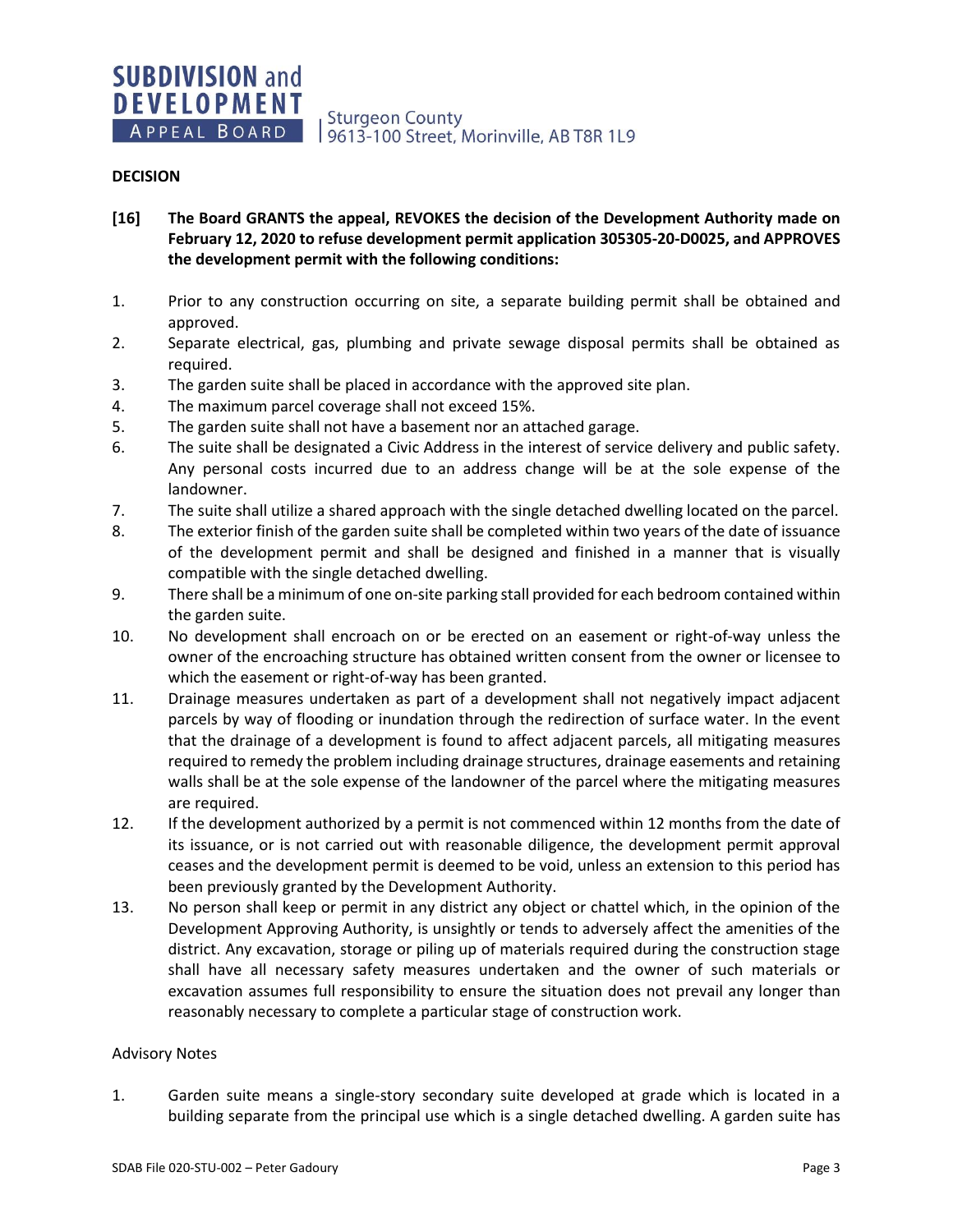### **SUBDIVISION and DEVELOPMENT Sturgeon County** APPEAL BOARD 19613-100 Street, Morinville, AB T8R 1L9

cooking, sleeping and sanitary facilities which are separate from those of the principal dwelling located on the parcel.

- 2. A semi-detached dwelling, group home (major or minor), family day home, farm help accommodation, bed and breakfast or home-based business (level 2 or 3) shall not be permitted on the same parcel containing a suite.
- 3. Minimum construction standards will conform to the requirements of the Alberta Building Code, 2014.
- 4. The applicant shall comply with the conditions of Roadside Development Permit No. RSDPO28759 issued by Alberta Transportation.
- 5. Setbacks from abandoned well, pipeline and sour gas facilities shall be in compliance with provincial and federal requirements.
- 6. Please contact Alberta 1 Call at 1-800-242-3447 for utility locates at least two days prior to the commencement of construction. The development cannot encroach into or over a utility easement or right of way.
- 7. It is the responsibility of the developer to ensure that the applicant/landowner complies with any federal or provincial laws/legislation and that any required permits are obtained. All development will comply and be consistent with any license, permit, approval, authorization, regulation, or directive established by the Alberta Energy Regulator and Alberta Environment. The applicant/landowner must also comply with the conditions of any easement of covenant which affects the development.

## **REASONS FOR THE DECISION**

- [17] The Appellant's request is for a variance of 40%, or an additional 480 square feet of floor area. In accordance with section 2.8. of the Land Use Bylaw, variances to maximum floor area shall be refused by the Development Authority.
- [18] The Board finds that, in accordance with section 687(3)(d) of the *Municipal Government Act*, the Board may issue a development permit even though the proposed development does not comply with the Land Use Bylaw if, in the Board's opinion, the proposed development would not unduly interfere with the amenities of the neighbourhood or materially interfere with or affect the use, enjoyment or value of neighbouring parcels of land, and the proposed development conforms with the use prescribed for that land in the Land Use Bylaw.
- [19] The Appellant did not provide documentary evidence and therefore the Board relied on his oral evidence and photos of the subject property and neighbourhood provided by the Development Officer.
- [20] The Board did not receive submissions from adjacent landowners raising concerns and therefore determined that the proposed development would not unduly interfere with the amenities of the neighbourhood or materially interfere with or affect the use, enjoyment or value of neighbouring parcels of land.
- [21] The Board finds that the proposed development conforms with the use prescribed in the Land Use Bylaw (garden suite).
- [22] For all of these reasons, the Board has decided to grant the appeal, revoke the decision of the Development Authority, and approve the development permit with the conditions noted above.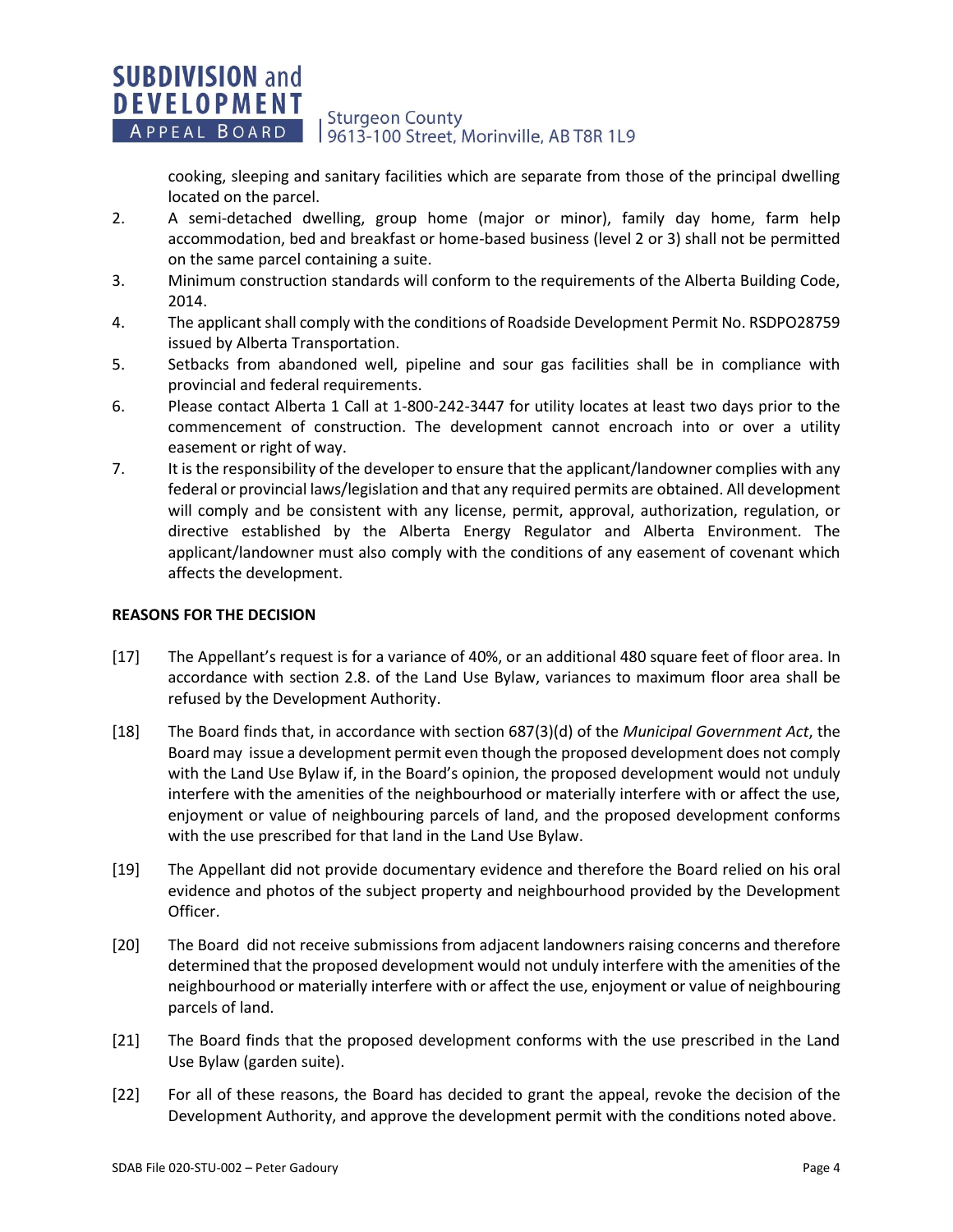

Dated at the Town of Morinville, in the Province of Alberta, this 27<sup>th</sup> day of March, 2020.

SUBDIVISION AND DEVELOPMENT APPEAL BOARD Sturgeon County

\_\_\_\_\_\_\_\_\_\_\_\_\_\_\_\_\_\_\_\_\_\_\_\_\_\_\_\_\_\_\_\_\_\_\_\_\_\_\_\_

Bush

Julius Buski, Chair

*Pursuant to Section 688(1)(a) of the Municipal Government Act (MGA), an appeal of a decision of the Subdivision and Development Appeal Board lies with the Alberta Court of Appeal on a matter of law or jurisdiction. In accordance with Section 688(2)(a), if a decision is being considered, an application for permission to appeal must be filed and served within 30 days after the issuance of the decision and, notice of the application for permission must be provided to the Subdivision and Development Appeal Board and in accordance with Section 688(2)(b), any other persons that the judge directs.*